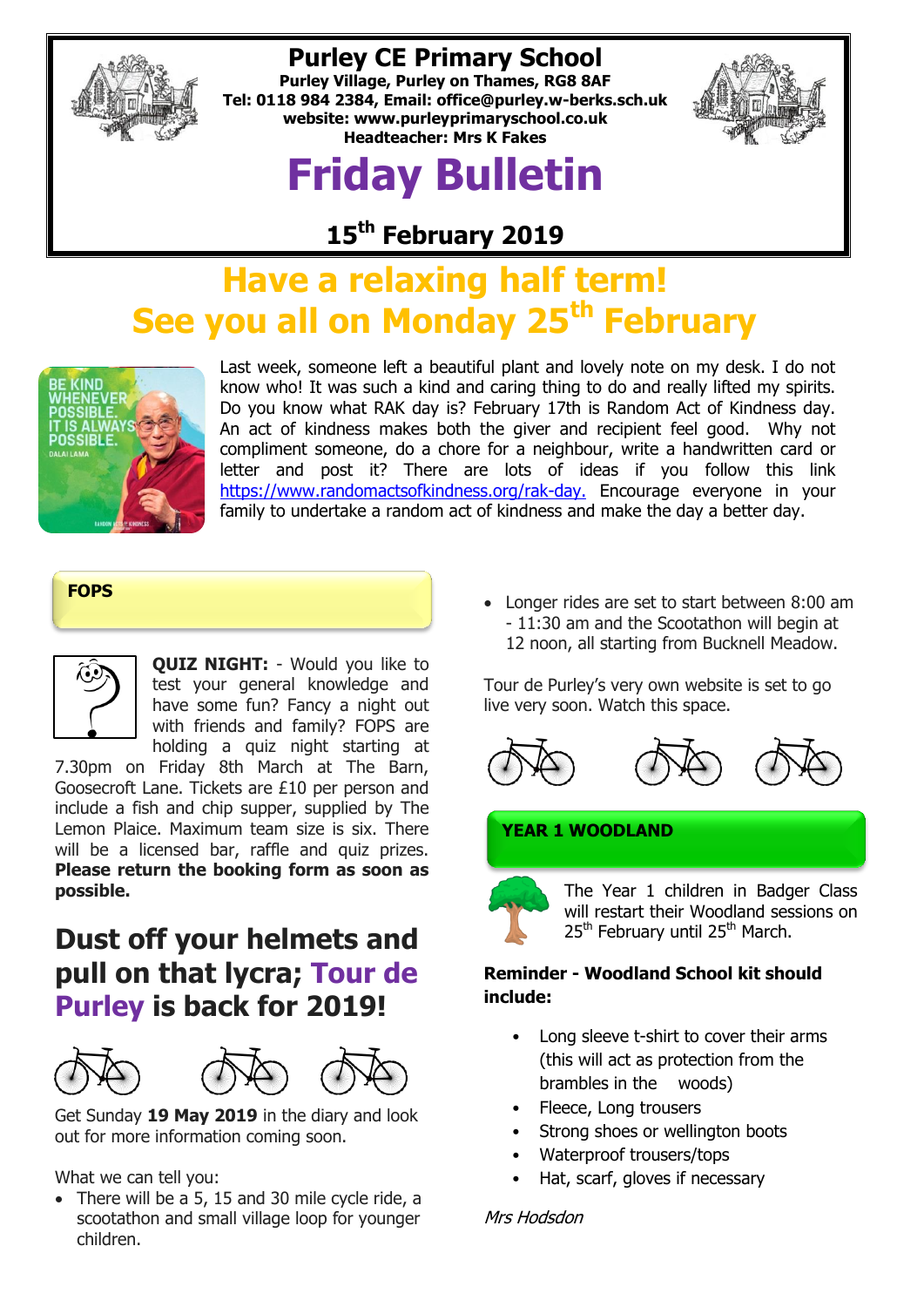#### **HEDGEHOG CLASS**



Following on from finding out about how animals survive in the Arctic, this week the children have been thinking about how to care for

animals nearer to home in the cold weather.

They made bird feeders and wrote lists of items that their pets needed to be happy. When a spider was found sheltering in the warm classroom, the children created a web using masking tape to make it feel at home.

The children are becoming experts at finding doubles with the giant foam dice, and finding halves by sharing biscuits between Pippo the penguin and Joe the hedgehog.

The children are very excited that our next topic will be about space. Casey said that his favourite book in school was the one about the solar system!

Our focus children for the week beginning 25.02.19 will be Poppy and Harry V. Mrs Burton

#### **BADGER CLASS**



Badger class have been history detectives this week and have used

pictures, non-fiction books and the internet to research the life and achievements of Florence Nightingale. Using the information gathered, they then went on to produce interesting fact files about her. We worked together to consider how medicines then were different to the medicines we use today. We discovered that the Victorians relied heavily on herbal remedies and so had fun making our own herbal remedy to cure sickness.

On Wednesday we received another letter from the hospital asking us to create a relaxing piece of music for its patients. We explored which instruments would make the most suitable relaxing sounds and investigated the best way to play them. Our finished pieces were indeed so relaxing that some members of the class fell asleep!

In Maths, Y1 have been working with numbers to 100 and finding 1 more and 1 less. Y2 have been consolidating their understanding of division by grouping. Mrs Lyn-Jones

#### **OWL CLASS**

What a wonderful half term we have had in Owl Class, exploring the life of Ancient Egypt. The children have located where Egypt is within our

world, found the River Nile and researched why this was so important to the Ancient Egyptians. The most fascinating area of the topic, and the one which caught everyone's interest, was most definitely the mummification process. The children have made some fantastic video animations explaining this. I do hope, those of you who were able to pop in for our dance showcase this afternoon have enjoyed the mini performance and enjoyed looking at all the wonderful work the children have done both in school and at home.

On a slightly different slant, in English this week, the children have been composing letters to Purley Parish council asking if they could move a dog poo bag dispenser to the entrance of the footpath to the allotments as this is a prime area where dog owners fail to pick up the doggy deposits. We await a response and see if the children's views are acted upon.

In Maths, the Cubes have revisited the counting in method for subtraction and applying this for calculating change from money transactions. It would be incredibly beneficial if during the half term, the children had the opportunity to handle money and pay for purchases in shops. In the ever increasing technological world we live in, these opportunities are becoming less and less frequent. The Spheres are exploring fractions of amounts.

Thank you to everyone who is supporting the homework. The reading has definitely picked up, we now need to work on spellings and maths Kirfs. Wishing you all a happy and restful half term. When we return to school our topic will be 'Our Faithful World'. Mrs Pickering

#### **WOODPECKER CLASS**



The year 5 children visited Denefield School this week to take part in a Modern Foreign Languages workshop. Split into three groups, they each took part in two lessons

alongside pupils from Long Lane and Downsway Primary Schools. In Spanish, they found out how to ask someone their name and how to respond and learned a range of adjectives to describe Disney characters. In German, they practised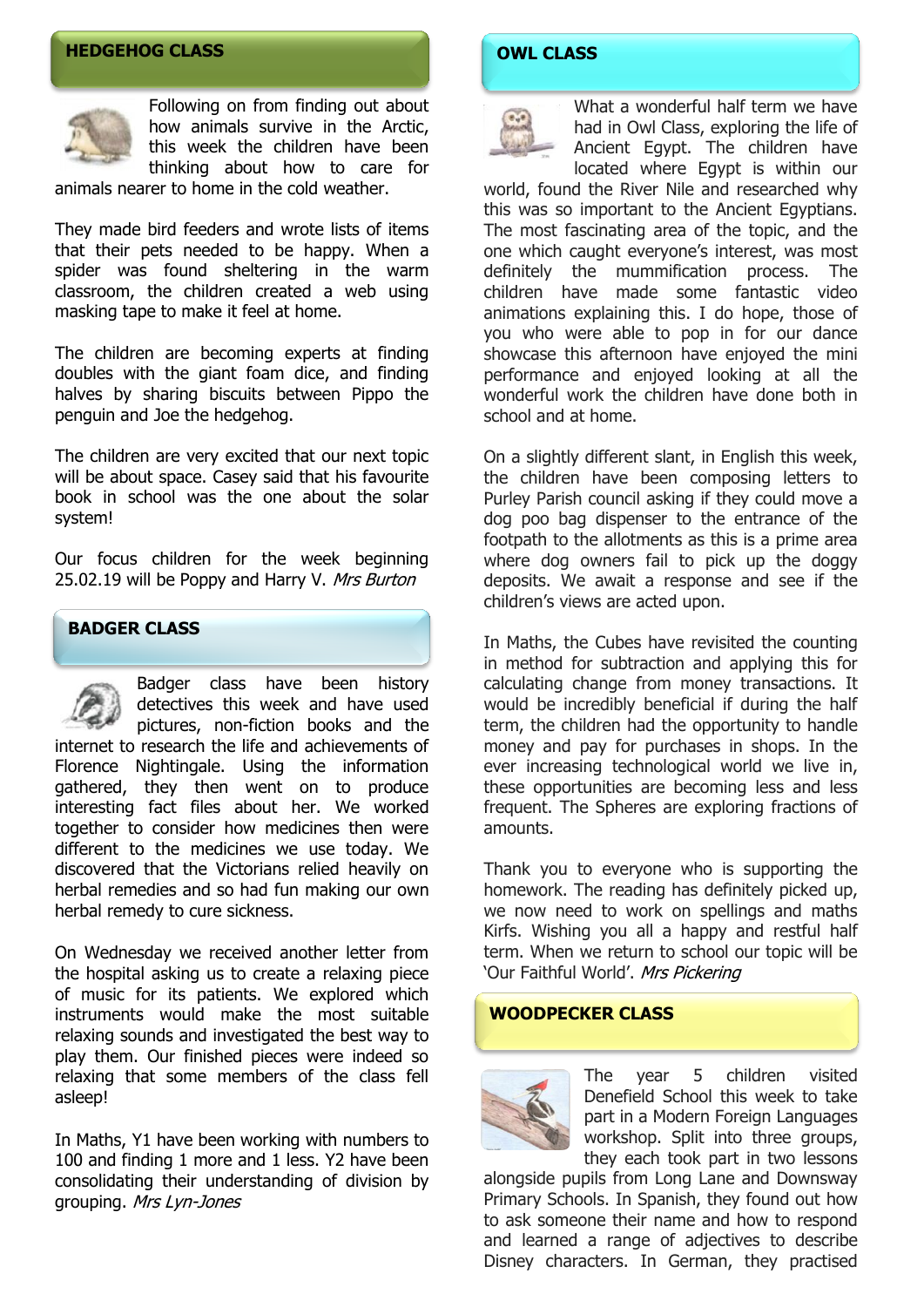animal names and characteristics to help them read the book Dear Zoo, while in French they read The Hungry Caterpillar. The children all took part enthusiastically and were a credit to the school.



On Tuesday afternoon, it was time for year 6 to go a-wandering. We drove to Pangbourne Primary School to rehearse for our debut performance at the Royal Albert Hall.

Year 6 mathematicians have been consolidating their understanding of shape: 2D and 3D, whilst year 5 mathematicians have been adding and subtracting with decimal numbers.

We have started planning stories for the BBC 500 words competition. It would be wonderful for children to continue to think about and build their ideas over the half term ready for writing their stories when we get back.

In Science, we have been learning how flowering plants reproduce.

All year 6 children have a set of SATs practice papers for homework over half term. This set includes three maths papers and a punctuation and grammar test. We have also included the answers - feel free to use these when supporting your child. Mrs Archer

#### **STARS OF THE WEEK**



#### **Hedgehog Class**

**Star of the week: Phoebe Tovey for** challenging herself with finding doubles **Friendship Star:** Harry V for helping George with his coat and jumper **Paragon:** Casey **Superstar:** Freya for always trying her best

#### **Badger Class**

**Star of the week:** Lukas for being a maths champ with his multiplications and divisions **Friendship Star:** Jax for being kind hearted **Paragon:** Arthur

**Superstar:** Zayneb for showing perseverance in all her work

#### **Owl Class**

**Stars of the week:** Elliott for excellent engagement in all his learning especially life in ancient Egypt

**Friendship Star**: Molly for being a kind and caring friend

**Paragon:** Toby

**Superstar:** Frankie for outstanding and much improved engagement in her work, especially in 'life as an Egyptian' where she has consistently extended this outside of the classroom environment.

#### **Woodpecker Class**

**Star of the week:** Tiana for her enthusiastic engagement in learning at Denefield **Friendship Star**: Alice Bodimeade for her exceptional kindness towards others in class **Paragon:** Niamh

**Superstar:** Caitlin for being kind - all the time. And for working hard - all the time

**Delightful diners:** Jacob H, Harry V, Ella, Lilly-May, Syd A, Elliott, Somaya, Alice Barber

As always, please remember our doors are open, should you wish to discuss any concerns, ask questions or celebrate successes regarding your children. You can contact me by phone on 0118 9842384 or email: [headteacher@purley.w-berks.sch.uk](mailto:headteacher@purley.w-berks.sch.uk)

**Karen Fakes (Headteacher), Learn to Love, love to Learn**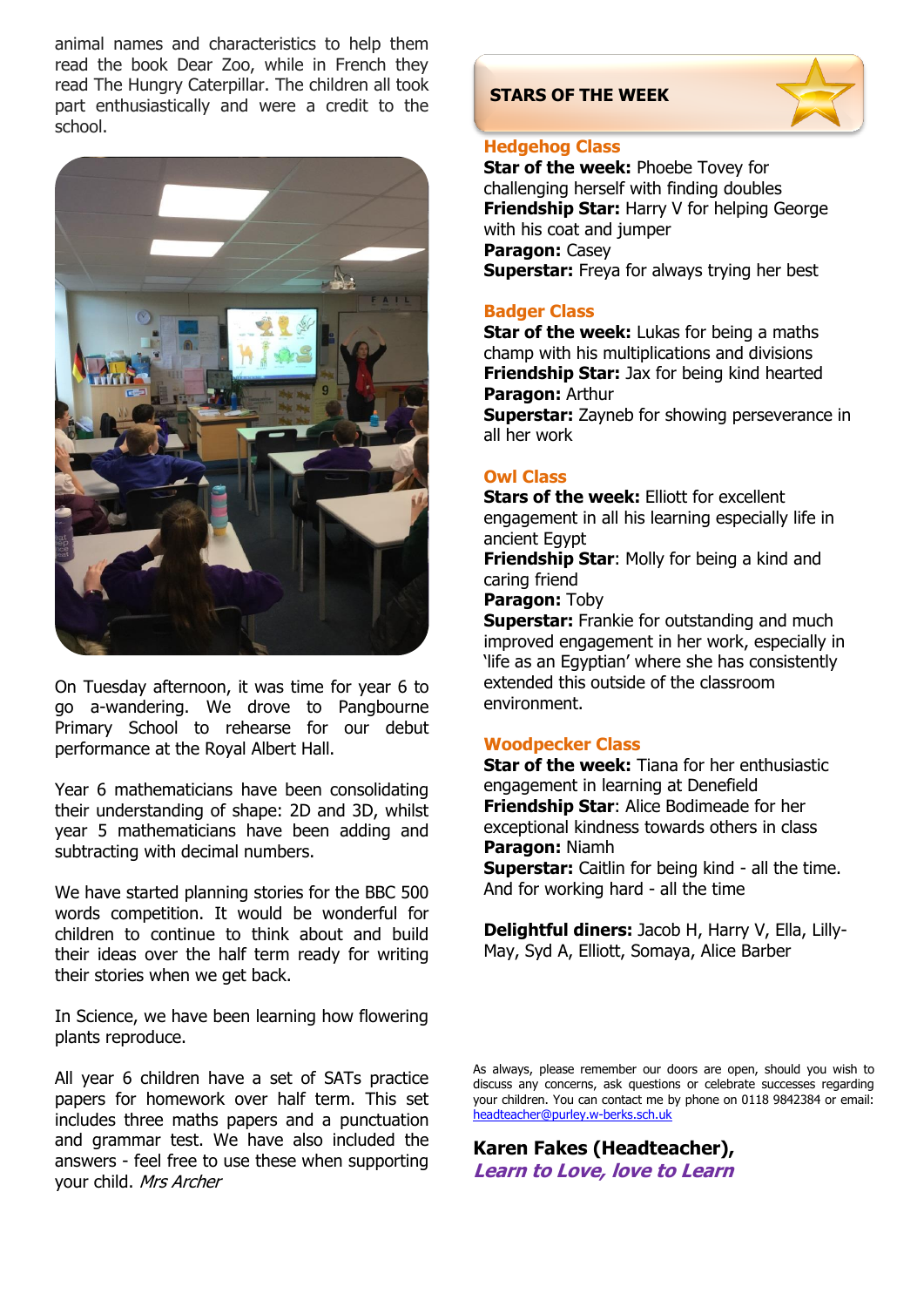#### **DIARY DATES**

| 18/02/19-<br>22/02/19 | <b>February Half Term</b>                     |
|-----------------------|-----------------------------------------------|
| 25/02/19              | Start of Spring Term 2                        |
| 25/02/19              | Year 1 Woodland School restarts               |
| 28/02/19              | Owl Class visiting Mosque                     |
| 01/03/19              | Owl Class hangout with US school              |
| 05/03/19              | RATS! Anvil Rehearsal at Bradfield<br>Primary |
| 07/03/19              | World Book Day                                |
| 08/03/19              | FOPS Quiz, 7.30 at the Barn                   |
| 11/03/19              | Year 6 singing at the Royal Albert Hall       |
| 20/03/19              | Class photos                                  |

| 26/03/19              | Choir singing at the Anvil                                                     |
|-----------------------|--------------------------------------------------------------------------------|
| 05/04/19              | End of Spring Term 2, 1.15 p.m                                                 |
| 08/04/19-<br>23/04/19 | <b>Easter Break</b>                                                            |
| 24/04/19              | Start of Summer Term 1                                                         |
| 19/05/19              | Tour de Purley                                                                 |
| 23/05/19              | End of Summer Term 1, 3.00 p.m                                                 |
| 24/05/19-<br>31/05/19 | <b>May Half Term</b>                                                           |
|                       |                                                                                |
| 03/06/19              | <b>Start of Summer Term 2</b>                                                  |
| 29/06/19              | Summer Fair                                                                    |
| w/c<br>01/07/19       | Sports Week (incl Sports Day on<br>05/07/19)<br>End of Academic Year, 1.15 p.m |

# **Community Page**

## **Opportunities at Purley Tennis Club**

### **Half Term Holiday Club**

The holiday club will run on Tuesday, Wednesday and Thursday of Feb half term.

It runs from 10am to 2pm. £15 per person for the day.

Minimum number to run will be 6. If you are interested please contact Sam: sammills18@hotmail.com or 07981663907.

### **Family Doubles Tournament, Saturday 9th March**

Parent and Child Tennis Tournament Doubles Event: 10 &Under Child with adult relative/ family member Saturday 9th March, 1:30pm Start, £7.50 per pair **(see details overleaf)**

A sociable, community event that gets the whole family active. If you would like to participate please contact Sam: sammills18@hotail.com, 07981663907

### **Weekend Group Coaching (every weekend in term time)**

The weather looks good for this weekend where we are running group coaching for children and adults. All information is included on the flyers attached. No booking needed for this coaching - all sessions are done on a pay as you play basis. **(see details overleaf)**